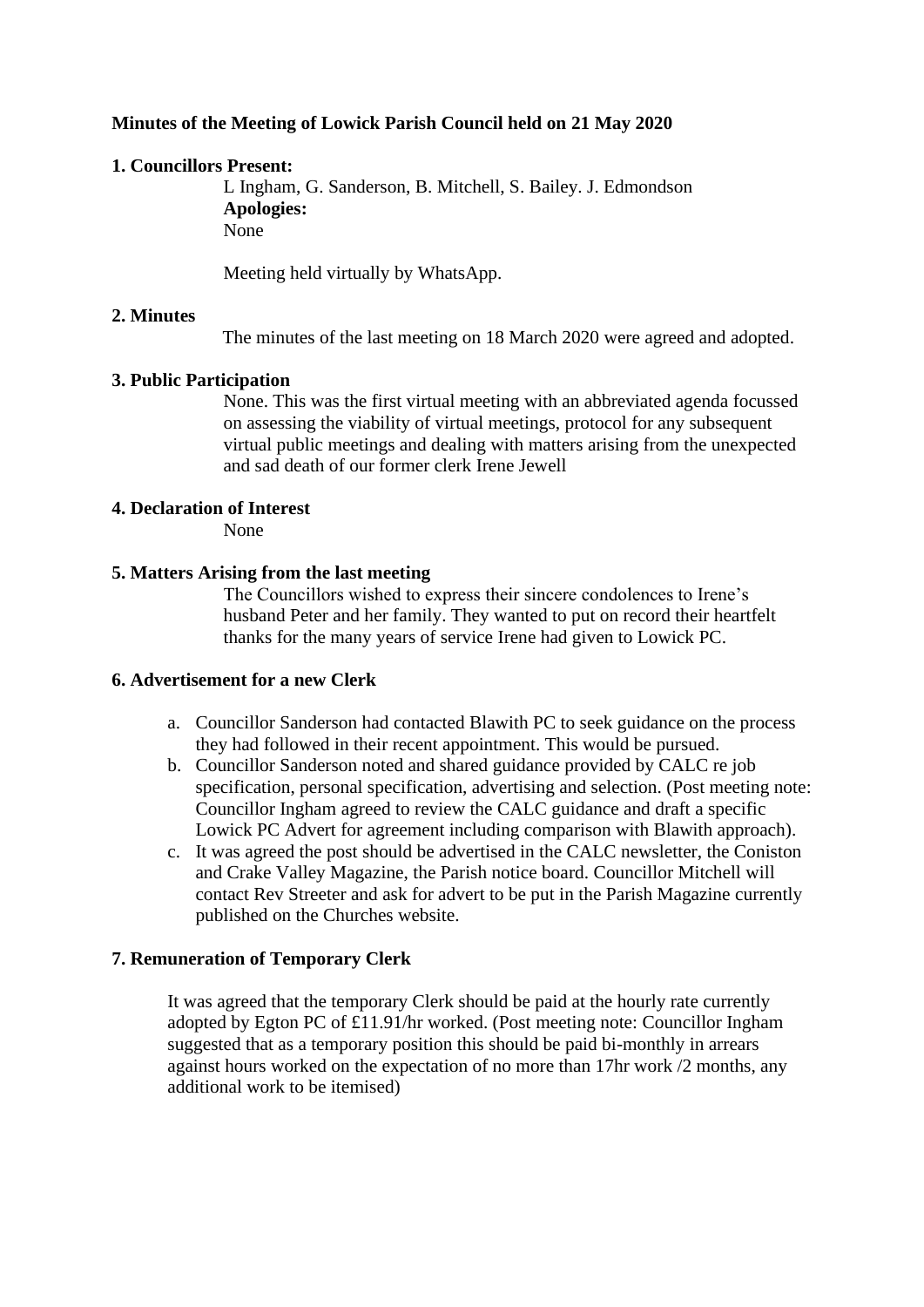#### **8. Retrieval of PC Documentation**

Councillors understood the difficult position Irene's husband Peter was in both in respect of his bereavement and restrictions brought about by the coronavirus crisis. The PC has possession of the council laptop which, bar the last 10-11 months is up to date, and can function satisfactorily. In time arrangements will be made with Peter to collect and review remaining documentation currently in his possession.

#### **9. Control of PC Finances**

The temporary clerk now has possession of the council cheque book and there remain 3 signatories. Routine functioning of financial matters is possible. Councillor Sanderson has attempted to contact Barclays Bank to change the addressee for statements, other bank correspondence and upgrade the account to on=line banking but has been unable to communicate with anyone empowered to make any changes. As a consequence of the coronavirus crisis this is taking some time to achieve.

#### **10. Accounts Audit**

The annual audit is in any case deferred until August/September because of the coronavirus crisis but contact has been made with the council's auditor Tim Goodings to ensure he will be available as last year and that he has or will have the appropriate information.

#### **11. Progress with website**

Councillor Bailey reported he has purchased www.lowick.org.uk and. good progress with the transfer of our data has been made. The Council wished to thank Celia Roblin for her valued assistance and continued support with the website content. The site is funded by paid subscription so adverts are avoided. The site also hosts and/or links to community related organisations currently, the Lowick Community Hall, the Lowick Green Management Committee and could support others. Councillor Mitchell to ask Rev Streeter if the Parish Church would like a link to their new site. It would be possible to charge if councillors wished and defray some of the cost of registration.

## **12. Protocol for virtual open meetings**

The need to ensure public participation in future virtual (if needed) meetings was recognised and after discussion it was recognised that

- a. An appropriate platform for such meetings was ZOOM.
- b. To avoid inappropriate 'bombing' into meetings by people unknown and appropriate protocol was needed to control meetings
- c. This protocol should include attendance by invitation and password only with control of speakers, the screen and access by only the host (i.e. Chair or Clerk)
- d. Any member of the public wishing to attend should register interest with the Clerk or a Councillor and provide an email address, councillors are always happy to represent parishioner's individual views.

Councillors Bailey and Sanderson agreed to establish a working method to achieve this protocol using ZOOM including establishing whether or not is would be possible using the free version of the application although its limit to a 40 minute meeting may be disruptive. In this case it was believed a small monthly charge for any month holding a meeting would be affordable.